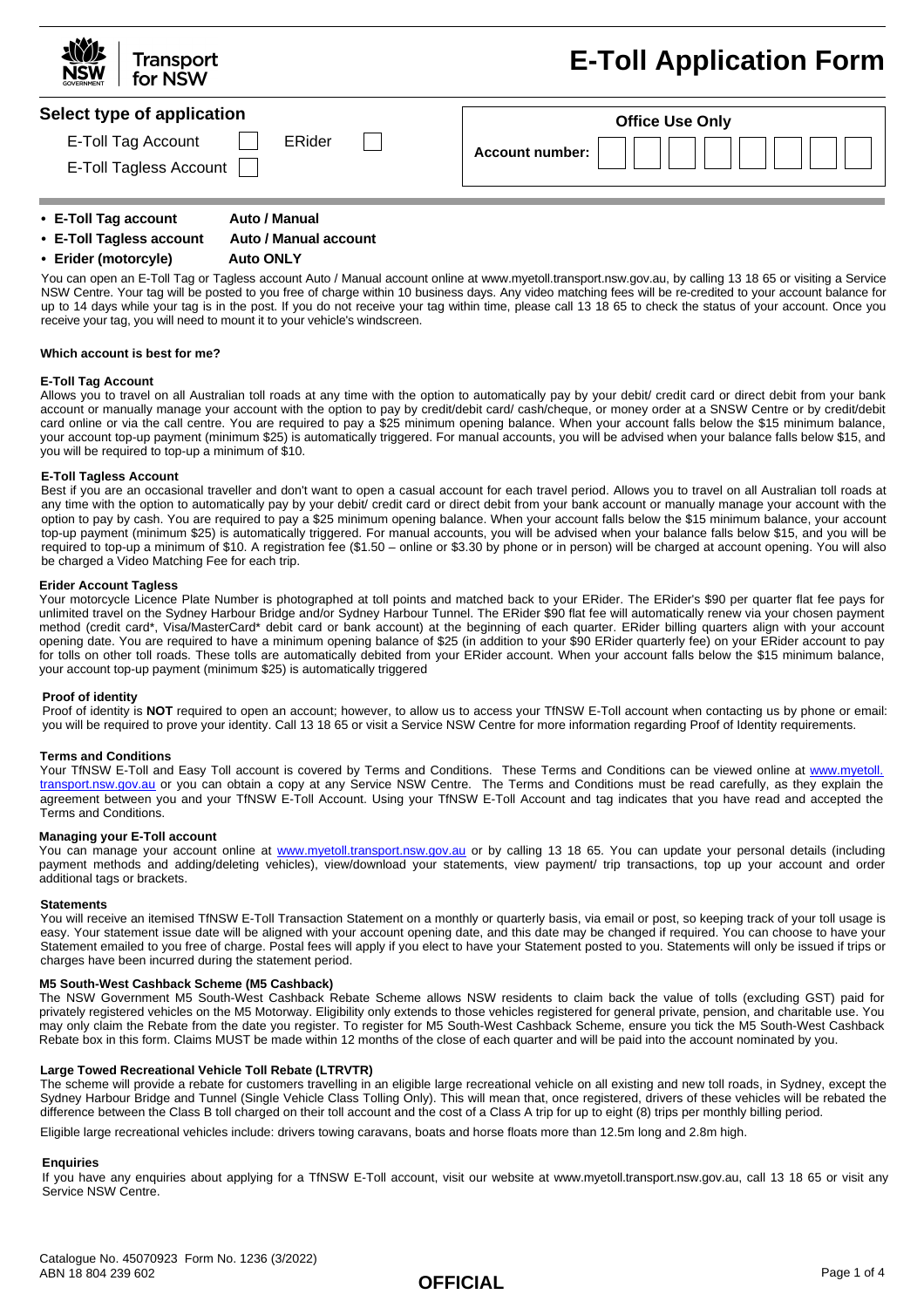## **Completing this form:**

- Read and complete all questions
- Use a black or blue pen only
- Print clearly in  $BLDCK$   $LETTERS$

# **SECTION A: Account Details**

# **Account name**

| .       |            |  |
|---------|------------|--|
| Title   | First name |  |
|         |            |  |
| Surname |            |  |
|         |            |  |
|         |            |  |

**If you are applying for a Corporate account, please complete the following (Not applicable to ERider account**

Business name

ABN / ACN

# **SECTION B: Contact Details**

## **Address details**

Residential address

Postcode

Postcode

Postal address (*if different from mailing address)*

Email address

Phone

Mobile<sup>1</sup>

1*A current mobile number is required to receive SMS notifications related to your account*

## **You will automatically be opted in to SMS for communications related to your account.**

Do you wish to opt out of this service? Yes  $\Box$ 

## **SECTION C: Statement Options**

### **Statement delivery option (please tick one below)**  *(NOTE: reissue fees apply)*

Email quarterly / monthly Free of charge

Posted quarterly / monthly - Fees apply

- 
- 

# **SECTION D: M5 South-West Cashback**

**Do you wish to claim the M5 South-West Cashback Rebate?**

| ٦.<br>ΑS |  | N٥ |  |
|----------|--|----|--|
|----------|--|----|--|

**Do you wish to claim the Large Towed Recreational Vehicle Toll Rebate?**

|  | ×<br>۰,<br>۰.<br>× |  |
|--|--------------------|--|
|  |                    |  |

No

**Do you have a pension concession card, DVA or TPI gold card?**

| Expiry date |
|-------------|
|             |

\*Note: Proof must be provided

# **SECTION E: Account details**

## **E-Toll Tag Account Complete the table below**

| <b>Opening payment</b>                            |   |
|---------------------------------------------------|---|
| Opening balance (\$25 minimum)                    | S |
| <b>Ongoing payment</b>                            |   |
| Top-up amount<br>$\cdot$ \$15 Auto<br>\$10 Manual | S |
|                                                   |   |

## **E-Toll Tagless Account Complete the table below**

| <b>Opening payment</b>                                                                                 |    |  |
|--------------------------------------------------------------------------------------------------------|----|--|
| Opening account deposit, including a Registration Fee<br>of \$3.30 (in person)<br>\$<br>(\$25 minimum) |    |  |
| <b>Ongoing payment</b>                                                                                 |    |  |
| Top-up amount<br>• \$15 Auto<br>\$10 Manual                                                            | \$ |  |

## **Erider Account**

| <b>Opening payment</b>                      |    |  |
|---------------------------------------------|----|--|
| Opening balance (\$25 minimum)              | \$ |  |
| <b>Quaterly Account Keeping Fee</b><br>\$90 |    |  |
| <b>Ongoing payment</b>                      |    |  |
| Top-up amount (minimum)<br>\$15 Auto        | S  |  |

*\*Top-up payments are automatically triggered when the account balance reaches \$15.00.* 

*Note: If you have chosen a Manual Account, you must maintain sufficient funds for monthly fees and any trips associated with your Tag / vehicle.*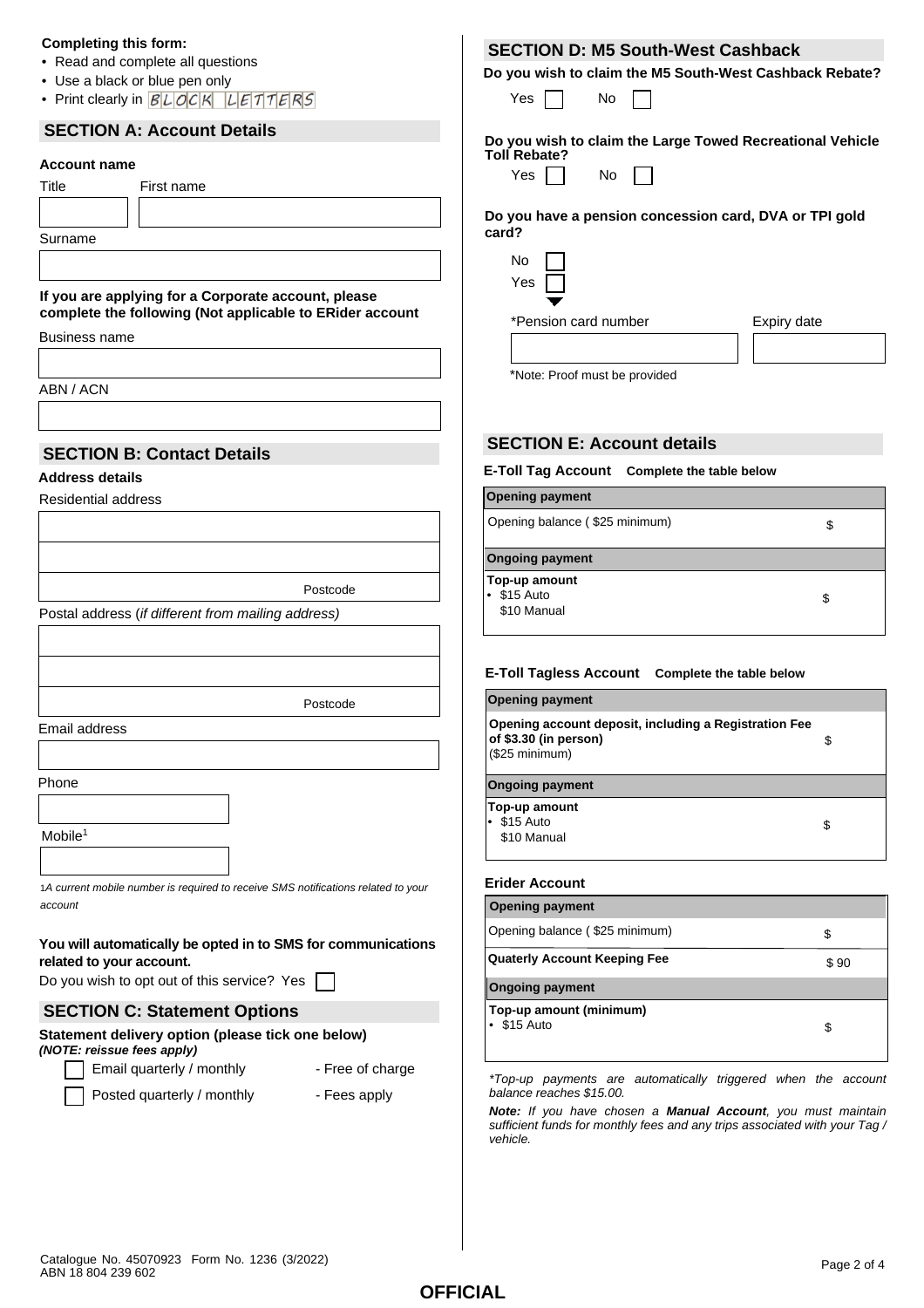## **SECTION F: Payment arrangement Credit/Debit Card**

Name/s on card

I am/We are the authorised nominated credit card holder/s entitled to give the commitments in the application. I/We have read and agree to be bound by the Terms and Conditions for this TfNSW E-Toll account and authorise TfNSW to charge the nominated credit card above with all amounts, fees and charges as set out in or payable under these Terms and Conditions. This authorisation is an ongoing arrangement and will remain in force until I/We cancel it in accordance with the Terms and Conditions.

### Signature on card

Use this payment method for ongoing auto payments

**NOTE:** Direct Debit cannot be used for opening payment

## **Direct Debit Request**

I/We request and authorise **Transport for NSW E-Toll, User ID 620892**, to arrange, through its own financial institution, a debit to your nominated account any amount Transport for NSW E-Toll, has deemed payable by you.

This debit or charge will be made through the Bulk Electronic Clearing System Framework (BECS) from your account held at the financial institution you have nominated below and will be subject to the terms and conditions of the Direct Debit Request Service Agreement.

## Name of Financial Institution

| Name/s on account with Financial Institution                                                                                                                                                                       |  |  |  |
|--------------------------------------------------------------------------------------------------------------------------------------------------------------------------------------------------------------------|--|--|--|
|                                                                                                                                                                                                                    |  |  |  |
| <b>BSB</b> number<br>Account number with Financial Institution                                                                                                                                                     |  |  |  |
|                                                                                                                                                                                                                    |  |  |  |
| By signing and/or providing us with a valid instruction in respect to your<br>Direct Debit Request, you have understood and agreed to the terms and<br>conditions governing the debit arrangements between you and |  |  |  |

contains debit arrangements between **Transport for NSW E-Toll**, as set out in this Request and in your Direct Debit Request Service Agreement

Signature of nominated account holder 1

Signature of nominated account holder 2

Note: Direct Debit cannot be used for opening payments

Use this payment method for ongoing auto payments

*It is the account holder's responsibility to ensure the maintenance of sufficient funds to their nominated credit card1 or bank account. Insufficient funds or incorrect details may result in account suspension and Toll Notice/s being issued*

# **SECTION G: Vehicle information**

Each tag can only be used in one vehicle class. So, if you want a tag in a car and in a truck, you will need two different classes of tags.

### **Vehicle Class**

**Class 2** (eg car, motorcycle) - vehicle under 2.8m high, with no more than two axles, or vehicle under 2.8m high, with no more than two axles, towing trailer under 2m high with only one axle.

**Class 4** (eg truck) - vehicle exceeding dimensions for **Class 2**.

If you are towing a vehicle please ensure the LPN is included on the account

### **The licence plate number is a Mandatory field**.

| Licence Plate<br><b>Number</b> | <b>State</b><br>(in which<br>vehicle is<br>registered) | <b>Vehicle Description</b><br>(car, motorcycle, truck, other) | <b>Vehicle Class</b><br>(Class 2 or Class 4) |
|--------------------------------|--------------------------------------------------------|---------------------------------------------------------------|----------------------------------------------|
|                                |                                                        |                                                               |                                              |
|                                |                                                        |                                                               |                                              |
|                                |                                                        |                                                               |                                              |

### **\*How many tags would you like for each vehicle class**

| No. of Tags | <b>Vehicle Class</b> |
|-------------|----------------------|
|             | Class 2              |
|             | Class 4              |

**\****Not required for tagless or ERider account*

## **SECTION H: Additional Contact/s** *(optional)*

You may authorise as many additional contacts as you wish (other than the account holder) to have access to your E-Toll account. By authorising the person/s named below, you agree that they have given you permission to disclose their personal information to TfNSW and to change their details, including deleting them, as required. You also acknowledge that the person/s nominated below may receive information in relation to your E-Toll account and can make changes to your E-Toll account without your permission.

*NOTE: If you have more than two (2) contacts, please provide a list with the above information*

## **Authorised Contact 1**

| <b>Title</b>                | First name |        |
|-----------------------------|------------|--------|
|                             |            |        |
| Surname                     |            |        |
|                             |            |        |
| Email address               |            |        |
|                             |            |        |
| Phone                       |            | Mobile |
|                             |            |        |
| <b>Authorised Contact 2</b> |            |        |
| Title                       | First name |        |
|                             |            |        |
| Surname                     |            |        |
|                             |            |        |
| Email address               |            |        |
|                             |            |        |
| Phone                       |            | Mobile |
|                             |            |        |